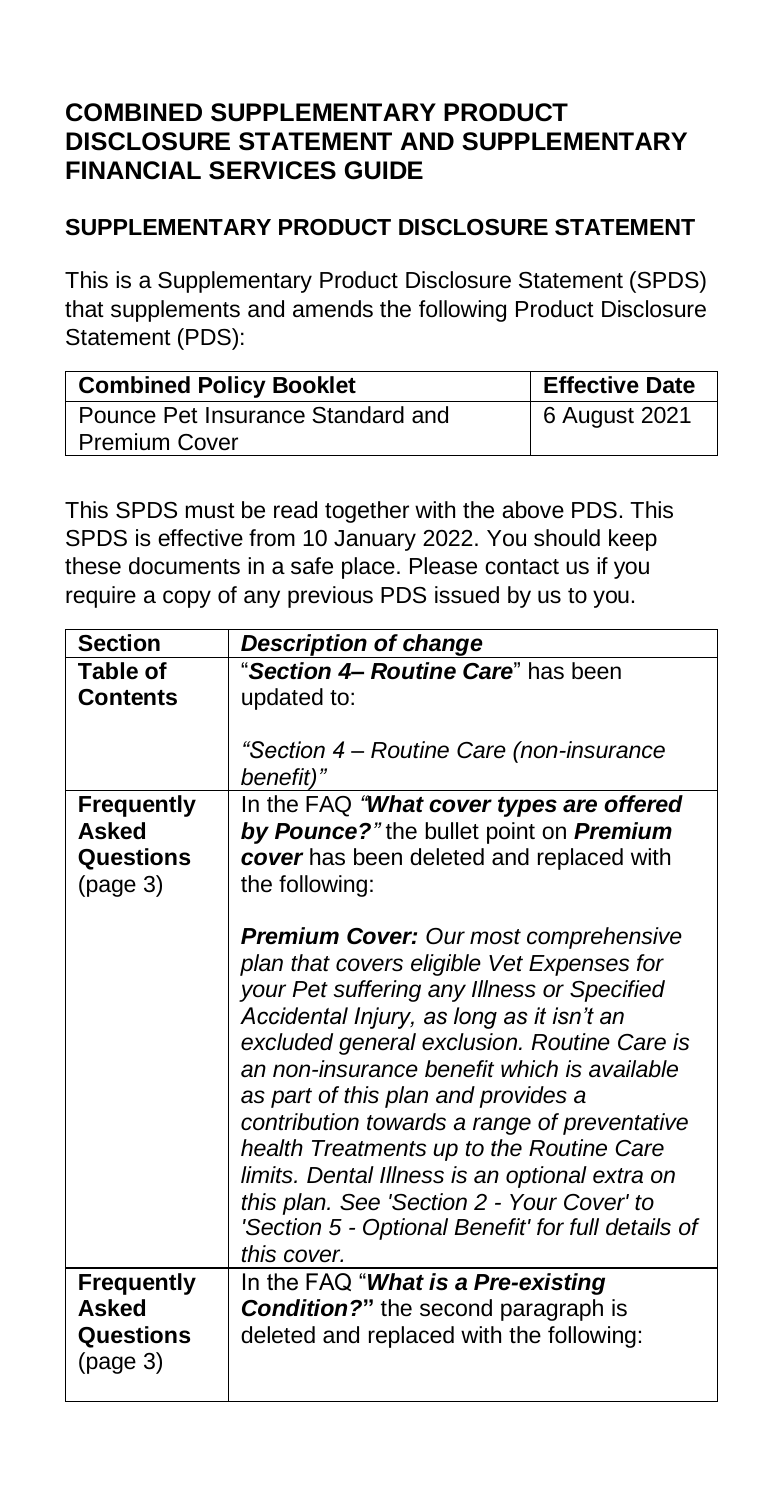|                   | Whether such a Condition is a Pre-existing        |
|-------------------|---------------------------------------------------|
|                   | Condition will depend on its nature and           |
|                   | experience. Outside of any applicable waiting     |
|                   | period, if your Pet has a Temporary               |
|                   | Condition that is considered to be a Pre-         |
|                   | existing Condition (because it occurred or        |
|                   | existed prior to the Commencement Date of         |
|                   | the First Policy Period, or during any            |
|                   | applicable Waiting Period, but that Condition     |
|                   |                                                   |
|                   | has not existed, occurred or shown                |
|                   | noticeable signs, symptoms or an                  |
|                   | abnormality in the 18-month period                |
|                   | immediately prior to your claim Treatment         |
|                   | date), it will no longer be excluded from         |
|                   | Cover as a Pre-existing Condition.                |
|                   |                                                   |
|                   | <b>Chronic Conditions and several other</b>       |
|                   | specified Conditions cannot fall within this      |
|                   | category. Hereditary Conditions and               |
|                   | congenital Conditions will also not be            |
|                   | considered a Pre-existing Condition if they       |
|                   | have not shown noticeable signs, symptoms         |
|                   | or an abnormality at any time before the          |
|                   | Commencement Date of the First Policy             |
|                   | Period or during any applicable Waiting           |
|                   | Period.                                           |
|                   |                                                   |
|                   | Please note the examples under "Pre-              |
|                   | existing Condition claim examples" (pages         |
|                   | 5 and 6) have not changed.                        |
| <b>Frequently</b> | The FAQ "What is a Temporary                      |
| <b>Asked</b>      | <b>Condition?</b> " has been deleted and replaced |
| <b>Questions</b>  | with the following:                               |
| (page 7)          |                                                   |
|                   | A Temporary Condition is a Condition, which       |
|                   | normally resolves with Treatment and which        |
|                   | is not on the list of excluded Conditions in the  |
|                   | 'Temporary Condition' definition in Section 1     |
|                   | - Definitions. If your Pet has a Temporary        |
|                   |                                                   |
|                   | Condition that is considered a Pre-existing       |
|                   | Condition because it occurred or existed prior    |
|                   | to the Commencement Date of the First             |
|                   | Policy Period or during any applicable            |
|                   | Waiting Period, but the Condition has not         |
|                   | existed, occurred or shown noticeable signs,      |
|                   | symptoms or an abnormality in the 18 month        |
|                   | period prior to your claim Treatment date, it     |
|                   | will no longer be excluded from your policy       |
|                   | as a Pre-existing Condition. Refer to the         |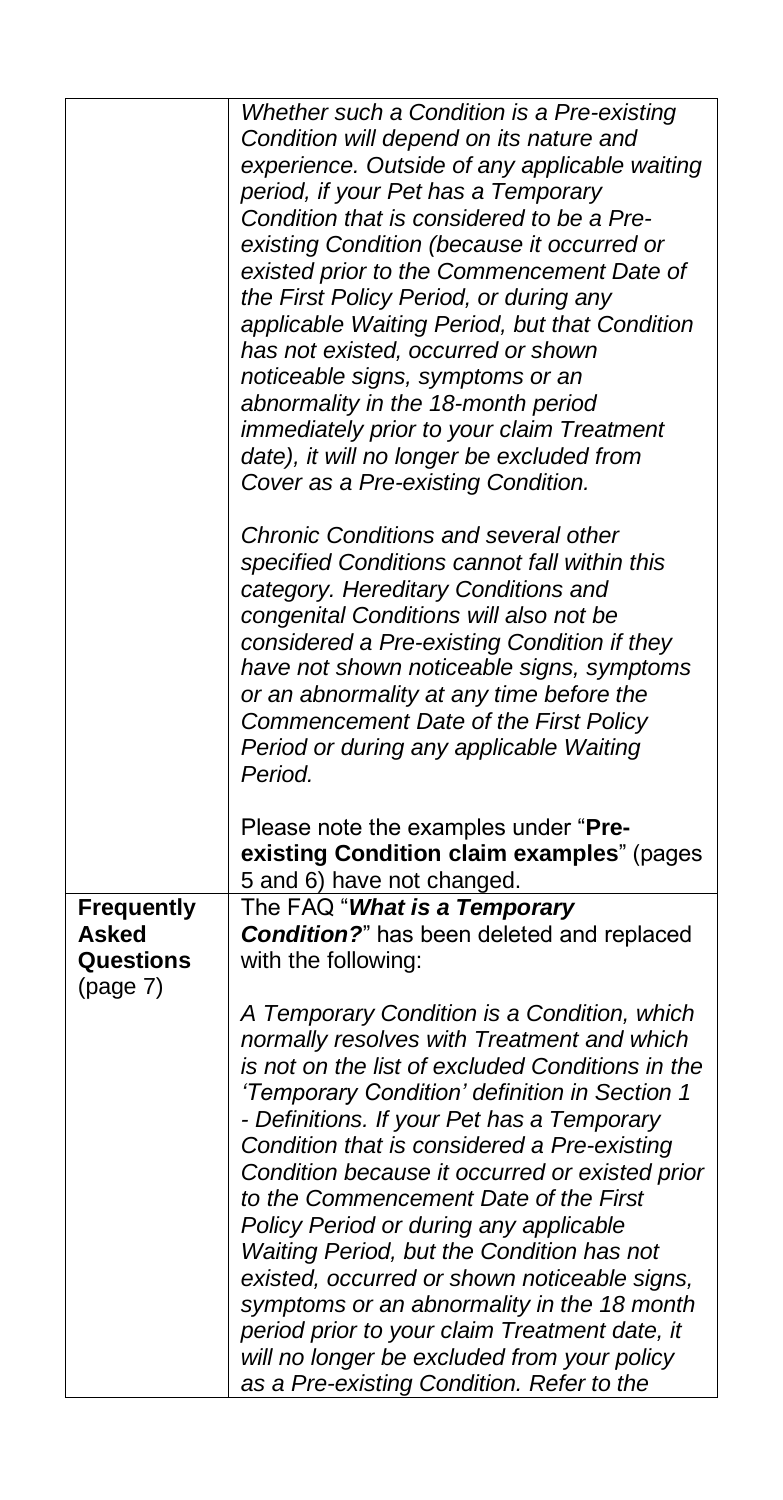|                   | 'Temporary Condition' definition in 'Section 1<br>- Definitions' for more information.                                                                                                                                                                                                                                                                                                                                |
|-------------------|-----------------------------------------------------------------------------------------------------------------------------------------------------------------------------------------------------------------------------------------------------------------------------------------------------------------------------------------------------------------------------------------------------------------------|
| <b>Frequently</b> | The FAQ "What exclusions apply?" has                                                                                                                                                                                                                                                                                                                                                                                  |
| Asked             | been deleted and replaced with the following:                                                                                                                                                                                                                                                                                                                                                                         |
| Questions         |                                                                                                                                                                                                                                                                                                                                                                                                                       |
| (page 8)          | <b>What exclusions exist?</b>                                                                                                                                                                                                                                                                                                                                                                                         |
|                   | As with most insurance products, there are<br>certain situations in which you will not be<br>covered.                                                                                                                                                                                                                                                                                                                 |
|                   | There are some general exclusions such as<br>Pre-existing Conditions, dental procedures,<br>fractured teeth (unless you have<br>the Dental Illness Benefit), routine or<br>preventative Treatments (unless you have<br>Premium Cover which includes Routine Care<br>cover - a non-insurance contribution up to the<br>Routine Care limits), some Elective<br>Treatments and procedures and breeding or<br>obstetrics. |
|                   | There may also be specific exclusions which<br>may apply to specific levels of Cover.                                                                                                                                                                                                                                                                                                                                 |
|                   | It is important that you read all of your policy<br>documentation for full details (including<br>'Section 2 - Your Cover', 'Section 3 -<br>Additional Benefits', 'Section 4 - Routine<br>Care (non-insurance benefit', 'Section 5 -<br>Optional Benefit', Section 6 - General<br>Exclusions' and your Certificate of<br><i>Insurance).</i>                                                                            |
| <b>Frequently</b> | The FAQ "What kind of Vet Consultations                                                                                                                                                                                                                                                                                                                                                                               |
| <b>Asked</b>      | can I claim under my policy?" has been                                                                                                                                                                                                                                                                                                                                                                                |
| Questions         | deleted and replaced with:                                                                                                                                                                                                                                                                                                                                                                                            |
| (page 9)          |                                                                                                                                                                                                                                                                                                                                                                                                                       |
|                   | You can claim for Consultations in relation to<br>Conditions covered by your policy.                                                                                                                                                                                                                                                                                                                                  |
|                   | For Standard and Premium Cover, you can<br>claim for Consultation fees in relation to any<br>eligible Specified Accidental Injury or Illness<br>Condition.                                                                                                                                                                                                                                                            |
|                   | Please note: Routine health checks and<br>vaccination visits are not coverable under<br>your policy, unless you have Premium Cover                                                                                                                                                                                                                                                                                    |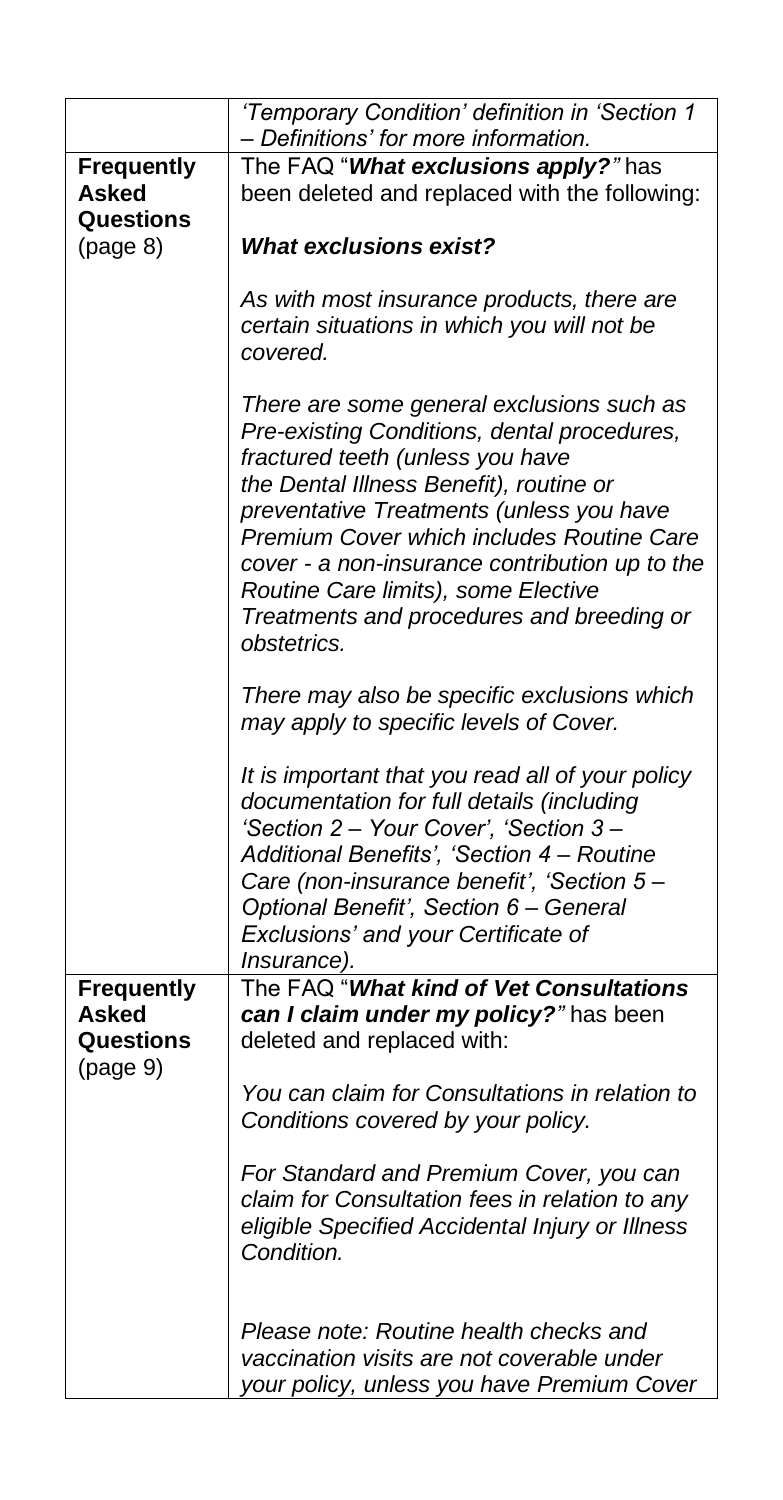|                              | which includes Routine Care, a non-                                                                                                                                                                                                                                                                                               |
|------------------------------|-----------------------------------------------------------------------------------------------------------------------------------------------------------------------------------------------------------------------------------------------------------------------------------------------------------------------------------|
|                              |                                                                                                                                                                                                                                                                                                                                   |
|                              | insurance benefit, as shown on your<br>Certificate of Insurance.                                                                                                                                                                                                                                                                  |
|                              |                                                                                                                                                                                                                                                                                                                                   |
|                              | A Sub-limit applies to the Consultation fees<br>that your Vet charges. This Sub-limit is stated<br>on your Certificate of Insurance. When<br>claiming for an eligible Condition, this limit<br>only relates to the Consultation fee, and not<br>to any of the Treatments or medications your<br>Pet may receive during the visit. |
| <b>Calculating</b>           | Under the heading 'Calculating your                                                                                                                                                                                                                                                                                               |
| your<br>premium<br>(page 15) | premium the second paragraph has been<br>deleted and replaced with the following:                                                                                                                                                                                                                                                 |
|                              | The premium for new policies is calculated                                                                                                                                                                                                                                                                                        |
|                              | based on a number of factors. Some are pre-                                                                                                                                                                                                                                                                                       |
|                              | set and don't vary for each insured (e.g.                                                                                                                                                                                                                                                                                         |
|                              | amounts we take into account for certain                                                                                                                                                                                                                                                                                          |
|                              | internal costs and expenses). Others can                                                                                                                                                                                                                                                                                          |
|                              | affect the premium amount up or down                                                                                                                                                                                                                                                                                              |
|                              | depending upon whether we believe it                                                                                                                                                                                                                                                                                              |
|                              | increases or decreases the risk to us, such                                                                                                                                                                                                                                                                                       |
|                              | as the Cover you have chosen, including                                                                                                                                                                                                                                                                                           |
|                              | whether you have Routine Care, the Benefit                                                                                                                                                                                                                                                                                        |
|                              | Percentage applicable to the Cover you have                                                                                                                                                                                                                                                                                       |
|                              | chosen, the species, breed and age of your                                                                                                                                                                                                                                                                                        |
|                              | Pet and other factors related to our cost of                                                                                                                                                                                                                                                                                      |
|                              | doing business. These same factors may be                                                                                                                                                                                                                                                                                         |
|                              | used to calculate your premium when you                                                                                                                                                                                                                                                                                           |
|                              | amend your coverage. Further information                                                                                                                                                                                                                                                                                          |
|                              | about renewal premiums can be found under                                                                                                                                                                                                                                                                                         |
|                              | 'Automatic Renewal of your policy'. The                                                                                                                                                                                                                                                                                           |
|                              | amount you pay includes allowances for                                                                                                                                                                                                                                                                                            |
|                              | government fees, taxes and charges                                                                                                                                                                                                                                                                                                |
|                              | (including stamp duty and GST). You can ask                                                                                                                                                                                                                                                                                       |
|                              | us for further information.                                                                                                                                                                                                                                                                                                       |
| <b>Cooling off</b>           | Under the heading 'Cooling off period' the                                                                                                                                                                                                                                                                                        |
| period                       | entire section has been deleted and replaced                                                                                                                                                                                                                                                                                      |
| (page 16)                    | with the following:                                                                                                                                                                                                                                                                                                               |
|                              |                                                                                                                                                                                                                                                                                                                                   |
|                              | You have a full 21 days from the policy                                                                                                                                                                                                                                                                                           |
|                              | Commencement Date (or any renewal date)<br>to make sure you are happy with every                                                                                                                                                                                                                                                  |
|                              | aspect of your Pounce Pet Insurance policy.                                                                                                                                                                                                                                                                                       |
|                              | This is known as the 'cooling off' period.                                                                                                                                                                                                                                                                                        |
|                              |                                                                                                                                                                                                                                                                                                                                   |
|                              |                                                                                                                                                                                                                                                                                                                                   |
|                              | During this time you may cancel the policy                                                                                                                                                                                                                                                                                        |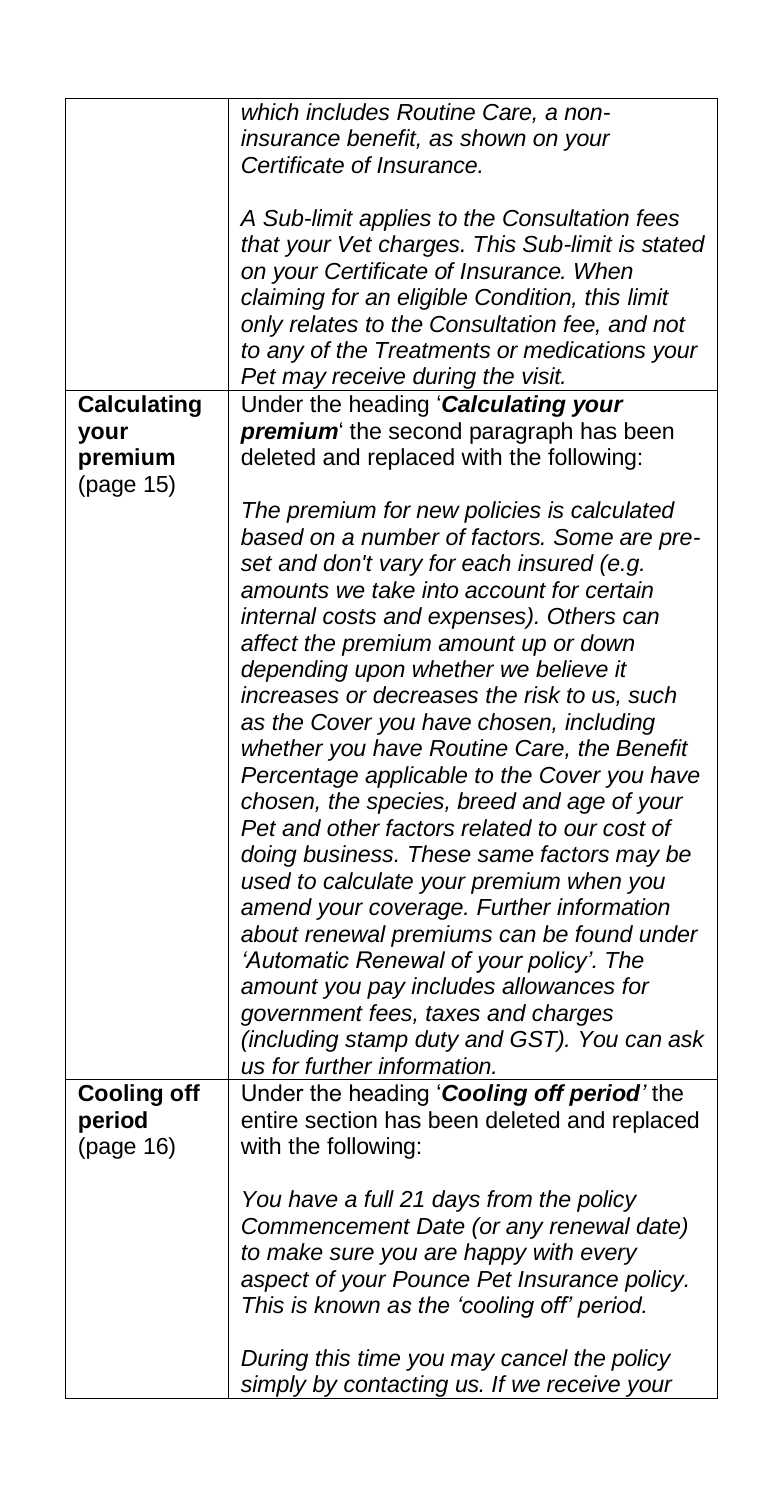|                                                            | request to cancel your policy within the 21-<br>day period after the policy Commencement<br>Date (or any renewal date), we will give you<br>a refund of any monies received since the<br>policy Commencement Date (or renewal<br>date) less reasonable any costs incurred by<br>us, which we are unable to recover and any<br>taxes or duties that we are unable to refund.                                                               |
|------------------------------------------------------------|-------------------------------------------------------------------------------------------------------------------------------------------------------------------------------------------------------------------------------------------------------------------------------------------------------------------------------------------------------------------------------------------------------------------------------------------|
|                                                            | If you have made a claim during the cooling<br>off period and wish to cancel during the<br>cooling off period, then any refund will be in<br>accordance with provisions set out in<br>'Section 8 - Cancellations'.                                                                                                                                                                                                                        |
|                                                            | After the cooling off period ends you continue<br>to be able to cancel your policy and you have<br>rights upon cancellation in certain<br>circumstances under the policy.                                                                                                                                                                                                                                                                 |
|                                                            | These rights are set out in 'Section 8 -<br>Cancellations'.                                                                                                                                                                                                                                                                                                                                                                               |
| <b>Automatic</b><br>renewal of<br>your policy<br>(page 26) | The third paragraph under the heading<br>'Automatic renewal of your policy' has<br>been deleted and replaced with the following:                                                                                                                                                                                                                                                                                                          |
|                                                            | Every year, we review the cost of everyone's<br>insurance with regards to a combination of<br>factors as well as claims inflation across all<br>our insured pets. These factors include your<br>Pet's age, breed, location, claims history, as<br>well as data relating to the health of Pets that<br>are a similar age and breed. Your premium<br>takes into account the average cost of care<br>for Pets like yours.                    |
| Section 1-<br><b>Definitions</b><br>(page 31)              | In the Definitions section, the definition of<br>'Pre-existing Condition' has been deleted<br>and replaced as follows:                                                                                                                                                                                                                                                                                                                    |
|                                                            | <b>Pre-existing Condition means a Condition</b><br>that existed or occurred prior to the<br>Commencement Date of the First Policy<br>Period or within any applicable Waiting<br>Period, of which you or your Vet were aware<br>or a reasonable person in your<br>circumstances would have been aware,<br>irrespective of whether the underlying or<br>causative Condition has been diagnosed. A<br>Pre-existing Condition also includes a |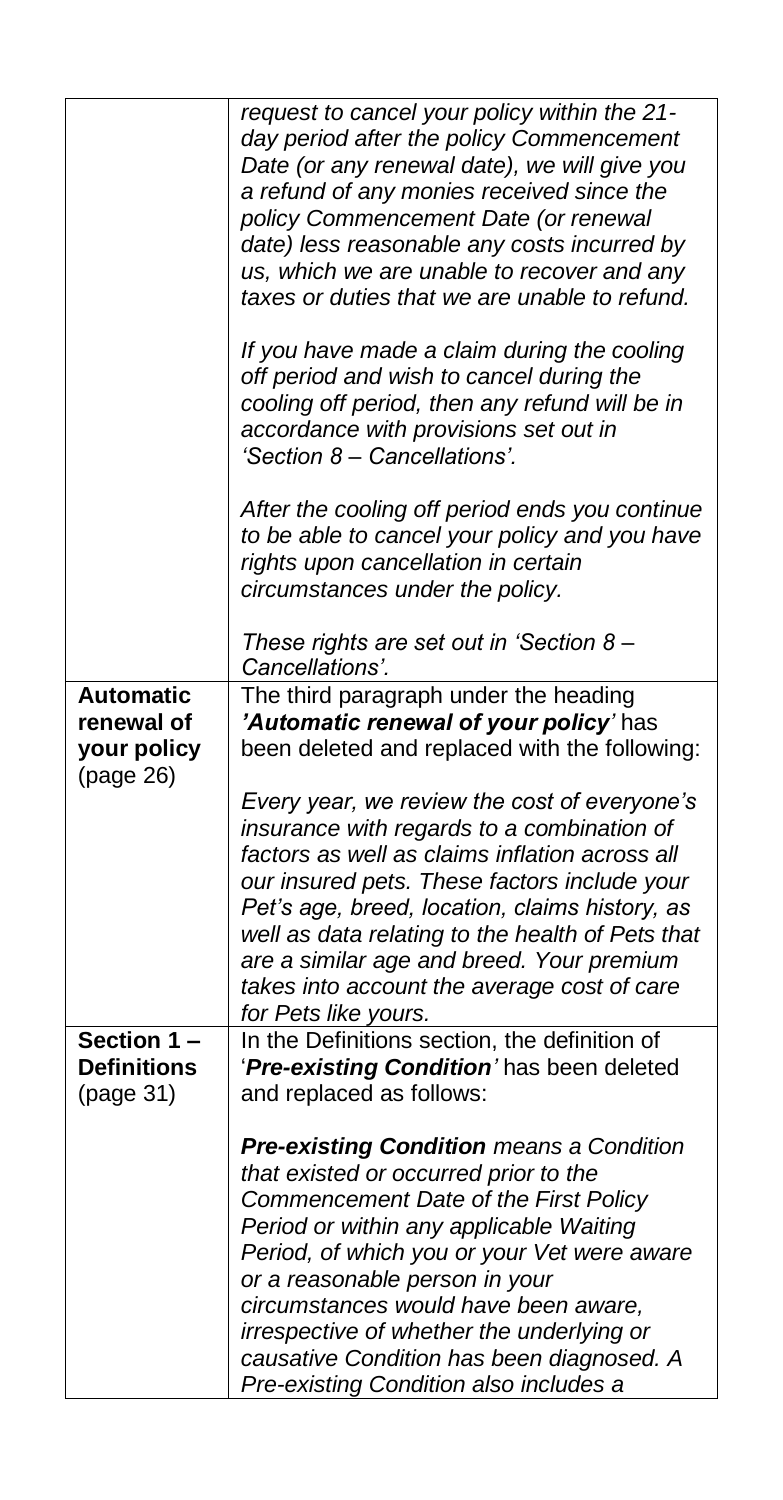|                                                    | <b>Related Condition or Bilateral Condition of a</b><br>Pre-existing Condition.                                                                                                                                                                                                                                                                                                                                                                                                                                                         |
|----------------------------------------------------|-----------------------------------------------------------------------------------------------------------------------------------------------------------------------------------------------------------------------------------------------------------------------------------------------------------------------------------------------------------------------------------------------------------------------------------------------------------------------------------------------------------------------------------------|
|                                                    | After the end of any applicable Waiting<br>Period, a Condition will no longer be<br>considered a Pre-existing Condition if it is a<br>Temporary Condition that:                                                                                                                                                                                                                                                                                                                                                                         |
|                                                    | has not existed, occurred or shown<br>noticeable signs, symptoms or an<br>abnormality in the 18-month period<br>immediately prior to your claim<br>Treatment date (please refer to the<br>definitions of 'Temporary Condition',<br>'Chronic Condition' and 'Cruciate<br>Ligament Condition'); or<br>we have agreed in writing will not be a<br>Pre-existing Condition, following a Pre-<br>existing Condition Review (please refer<br>to the terms of a Pre-existing Condition<br>Review).                                              |
|                                                    | For example: Six weeks prior to the<br>Commencement Date of the First Policy<br>Period, you notice your Pet has a Condition<br>involving limping on its left back leg and you<br>take it to the Vet. Your Vet prescribes anti-<br>inflammatory medication. 12 weeks after<br>purchasing a policy the limping is diagnosed<br>as degenerative joint disease. The Condition<br>would be a Pre-existing Condition and<br>excluded from Cover, notwithstanding that<br>the diagnosis was not provided until after the<br>Commencement Date. |
| Section 2-<br><b>Your Cover</b><br>(page 35)       | The first paragraph under the section titled<br>'Your Cover' has been deleted and replaced<br>with the following:                                                                                                                                                                                                                                                                                                                                                                                                                       |
|                                                    | Standard and Premium Cover is applicable if<br>your Pet was over eight weeks old and<br>younger than nine years of age on the<br>Commencement Date of the First Policy<br>Period.                                                                                                                                                                                                                                                                                                                                                       |
| Section 4 -<br><b>Routine</b><br>Care<br>(page 42) | This section sub-heading has been deleted<br>and replaced with the following:<br>'Section 4 - Routine Care (non-insurance<br>benefit)'                                                                                                                                                                                                                                                                                                                                                                                                  |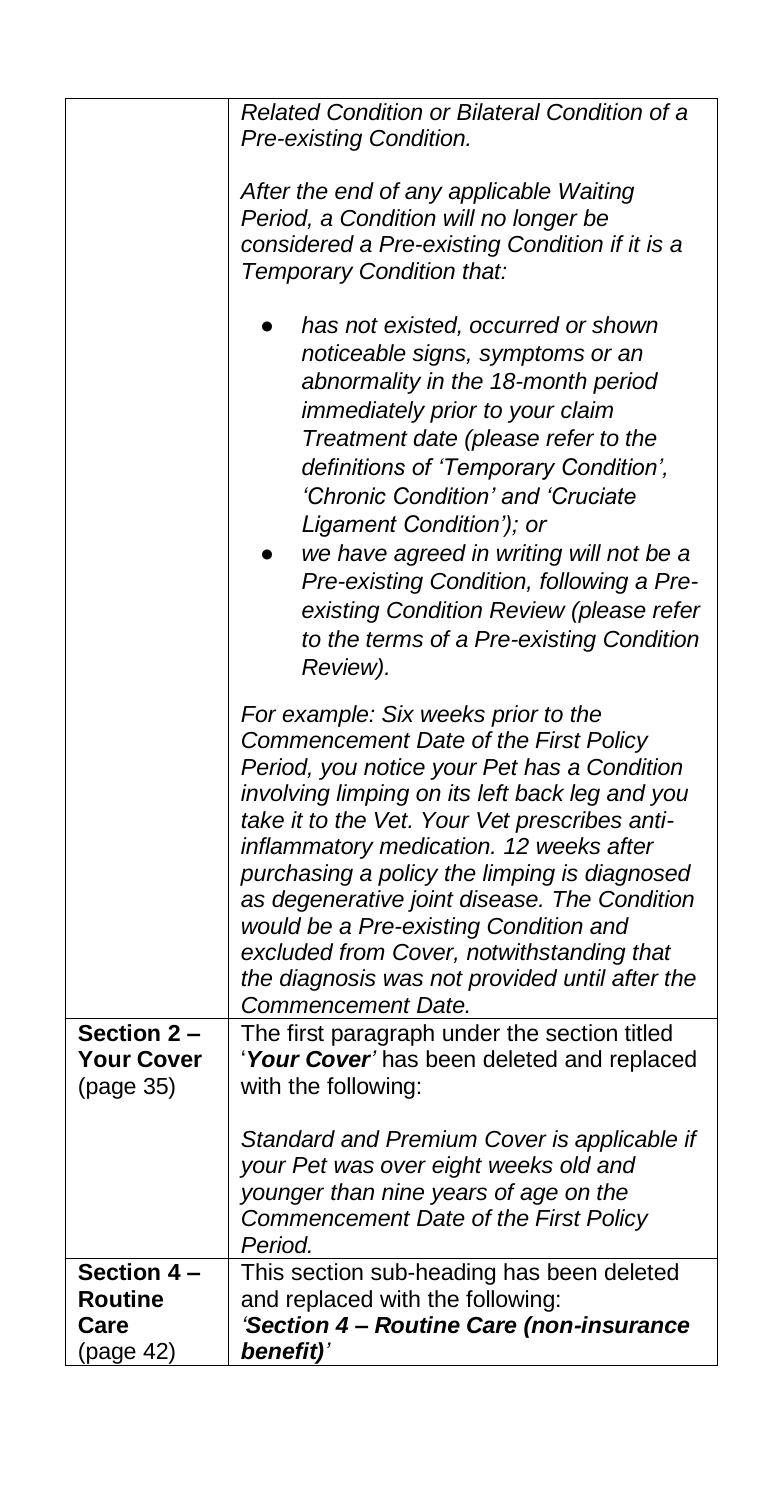|                   | The first paragraph under the heading "What<br>you are covered for" has been deleted and<br>replaced with the following:<br>What you are covered for |
|-------------------|------------------------------------------------------------------------------------------------------------------------------------------------------|
|                   | If the Routine Care benefit option is shown                                                                                                          |
|                   | on your Certificate of Insurance, we will make                                                                                                       |
|                   | a payment towards the cost of Routine Care                                                                                                           |
|                   | your Pet has received during the Policy<br>Period up to the applicable Routine Care                                                                  |
|                   | limits and overall annual Benefit Limit as                                                                                                           |
|                   | shown on your Certificate of Insurance.                                                                                                              |
| Section 6-        | Point 9 in the list of general exclusions has                                                                                                        |
| General           | been deleted and replaced with the following:                                                                                                        |
| <b>Exclusions</b> |                                                                                                                                                      |
| (what we do       | 9. Expenses in relation to policy                                                                                                                    |
| not cover)        | exclusions or related complications/adverse                                                                                                          |
| (page 46)         | reactions of an exclusion. This includes when                                                                                                        |
|                   | the diagnosis is inconclusive, but the                                                                                                               |
|                   | Treatment protocol is consistent with an                                                                                                             |
|                   | excluded Condition (e.g. Treatment for                                                                                                               |
|                   | halitosis (bad breath) where dental disease is                                                                                                       |
|                   | suspected but not diagnosed or excluded as<br>a diagnosis - unless Covered under Dental                                                              |
|                   | Illness Benefit or Routine Care).                                                                                                                    |
| Section 7-        | Under the heading '7.1 Paying your                                                                                                                   |
| <b>Premiums</b>   | premium', the third point has been deleted                                                                                                           |
| (page 48)         | and replaced as follows:                                                                                                                             |
|                   |                                                                                                                                                      |
|                   | 3. If you pay your premium by instalments,                                                                                                           |
|                   | you will be charged a collection fee per                                                                                                             |
|                   | instalment. Note: If we accept and pay a                                                                                                             |
|                   | claim under the policy, we may deduct the                                                                                                            |
|                   | balance of any outstanding premium from the                                                                                                          |
|                   | claim payment.                                                                                                                                       |

All other policy terms, conditions, limits and exclusions remain unchanged.

SPDS prepared on 10/01/2022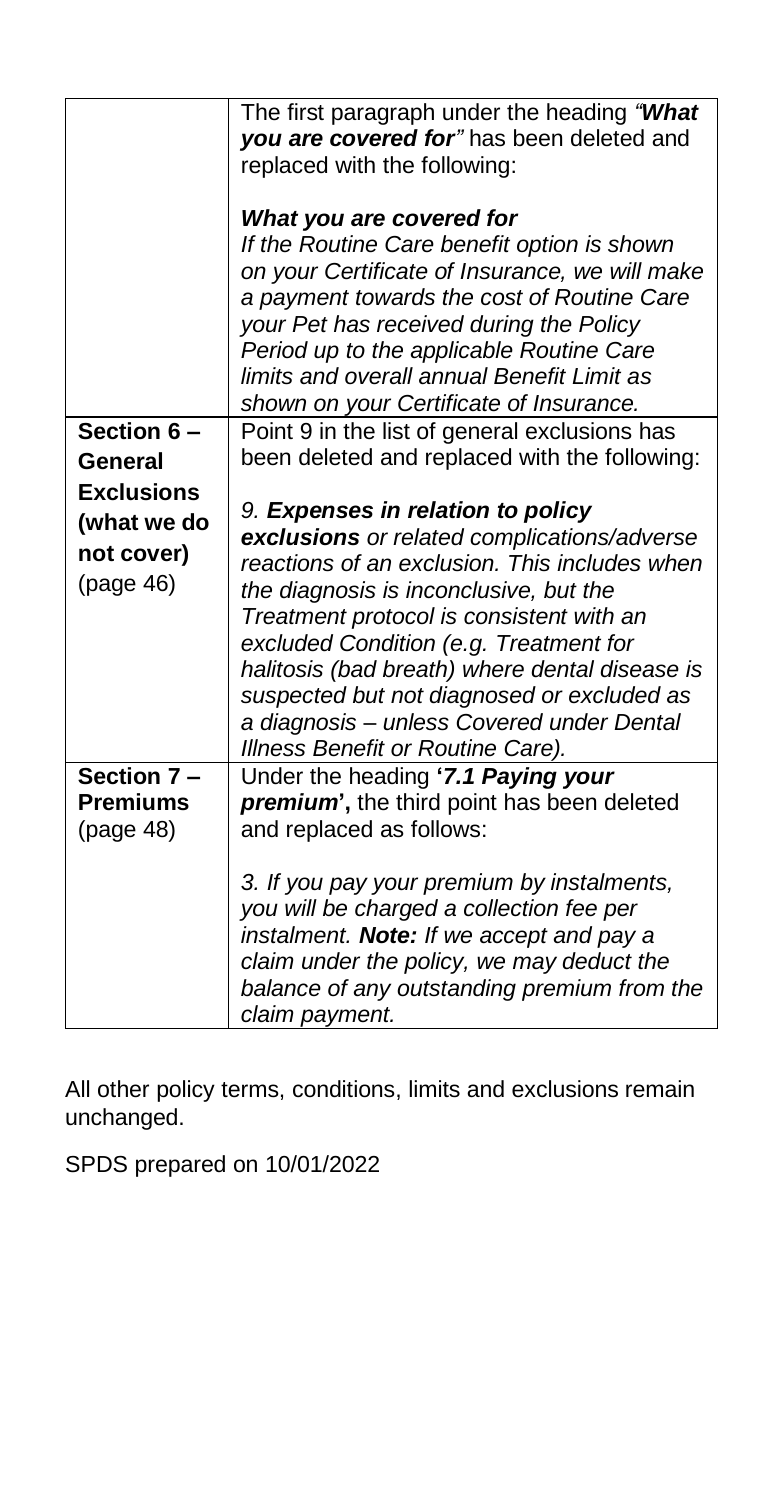# **SUPPLEMENTARY FINANCIAL SERVICES GUIDE**

This is a Supplementary Financial Services Guide (SFSG) that supplements and is to be read together with the Financial Services Guide (FSG) contained in the combined Pounce Pet Insurance Product Disclosure Statement, Policy Terms and Conditions and Financial Services Guide booklet for the following products:

| <b>Combined Policy Booklet</b>                            | <b>Effective</b><br>Date |
|-----------------------------------------------------------|--------------------------|
| Pounce Pet Insurance Standard and<br><b>Premium Cover</b> | 6 August 2021            |

The Hollard Insurance Company Pty Ltd (effective14 October 2021) and PetSure (Australia) Pty Ltd (effective 26 November 2021) were provided with a claims handling and settling authorisation to their respective licences. This SFSG remains valid until replaced by a subsequently issued FSG. This SFSG was prepared on 10 January 2022.

1. The following section has been inserted in addition to the wording under the heading **About Hollard, Pet Insurance Pty Ltd, PetSure and other relevant persons/organisations**:

#### *Hollard and PetSure – Claims Handling and Settling Services*

*The Hollard Insurance Company Pty Ltd and PetSure (Australia) Pty Ltd are authorised under their respective licences to carry on a financial services business to provide a claims handling and settling service limited to:*

*(i) making a recommendation, or stating an opinion, in the following circumstances:* 

> *(A) in response to an inquiry by or on behalf of you about an existing or a potential claim under an insurance product; and*

*(B) could reasonably be expected to influence a decision whether to continue with the existing claim or to make the potential claim;* 

*(ii) assisting you to make a claim under an insurance product;*